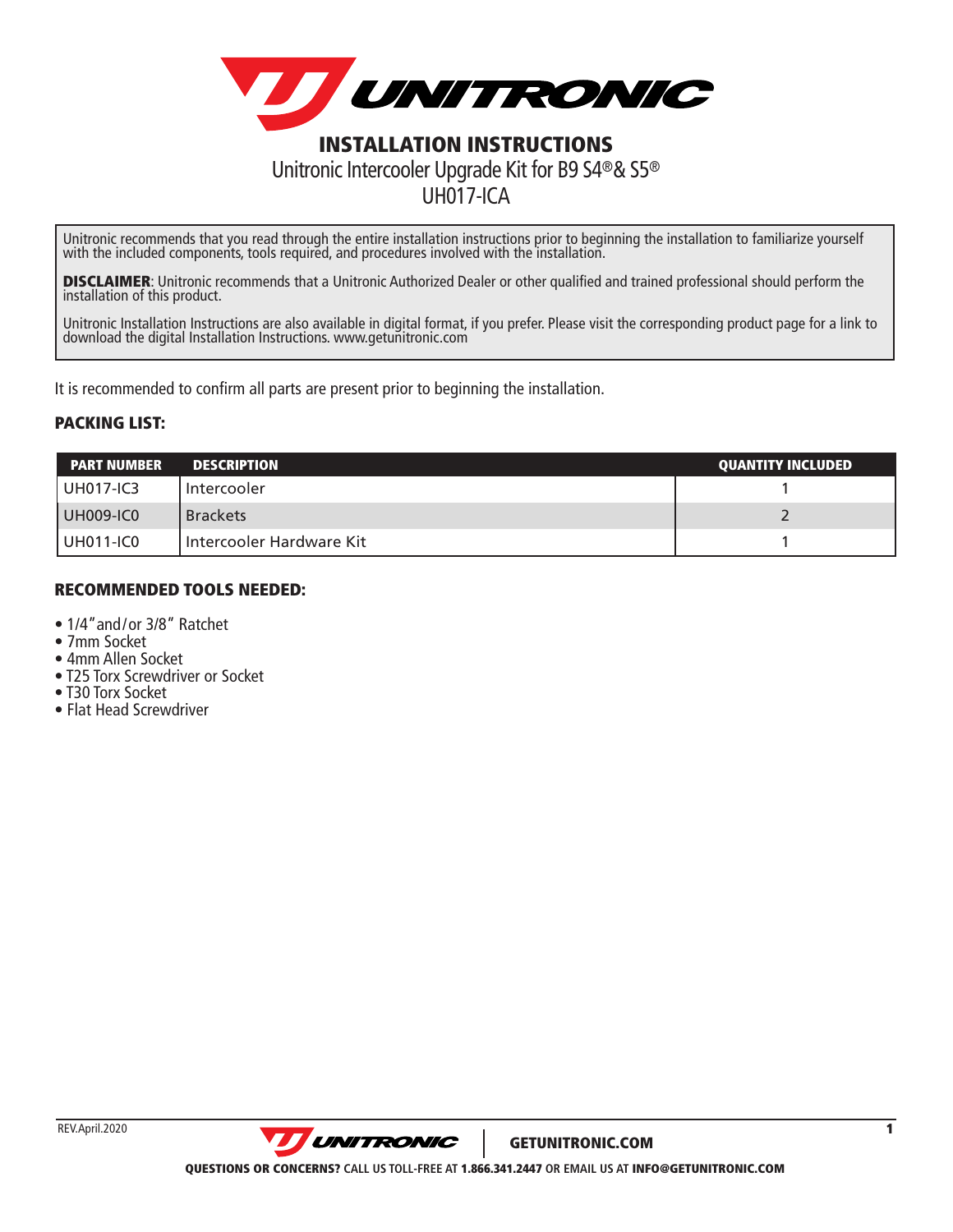

- Unpack all components of your Unitronic Intercooler System, lay them out on the table, and ensure that you have all the pieces as listed in the packing list above. 1
- Place the vehicle securely on jack stands or on a lift, remove the front wheels and open the engine compartment. 2
- Remove the hood latch by pushing the tab in on the top of the latch and pulling upwards on the latch to remove it. (Fig. A) 3
- Remove the radiator shroud by pulling up on either side to unclip it from the grill, then pull it out of the support by pulling forward on the shroud. (Fig. B) 4
- Mark the position of the four T30 screws. Then, remove the four T30 screws holding the top of the front bumper cover to the bumper support. (Fig. C) 5
- Remove the three T25 screws from the wheel well liner next to the fender. Repeat on both front wheel wells. (Fig. D) 6
- Fold back the wheel well liner carefully, remove the plastic pushpin clip holding the fender and bumper cover. Remove the T30 screw holding the front of the fender to the back of the bumper cover. Repeat on both front whee wells. (Fig. E) 7
- Remove the two T25 screws and the five T30 screws that hold the underbelly pan and the front bumper cover. 8





FIG. B FIG. C FIG. A FIG. D FIG. B FIG. D FIG. C FIG. D FIG. D FIG. D FIG. D







FIG. E

REV.April.2020



GETUNITRONIC.COM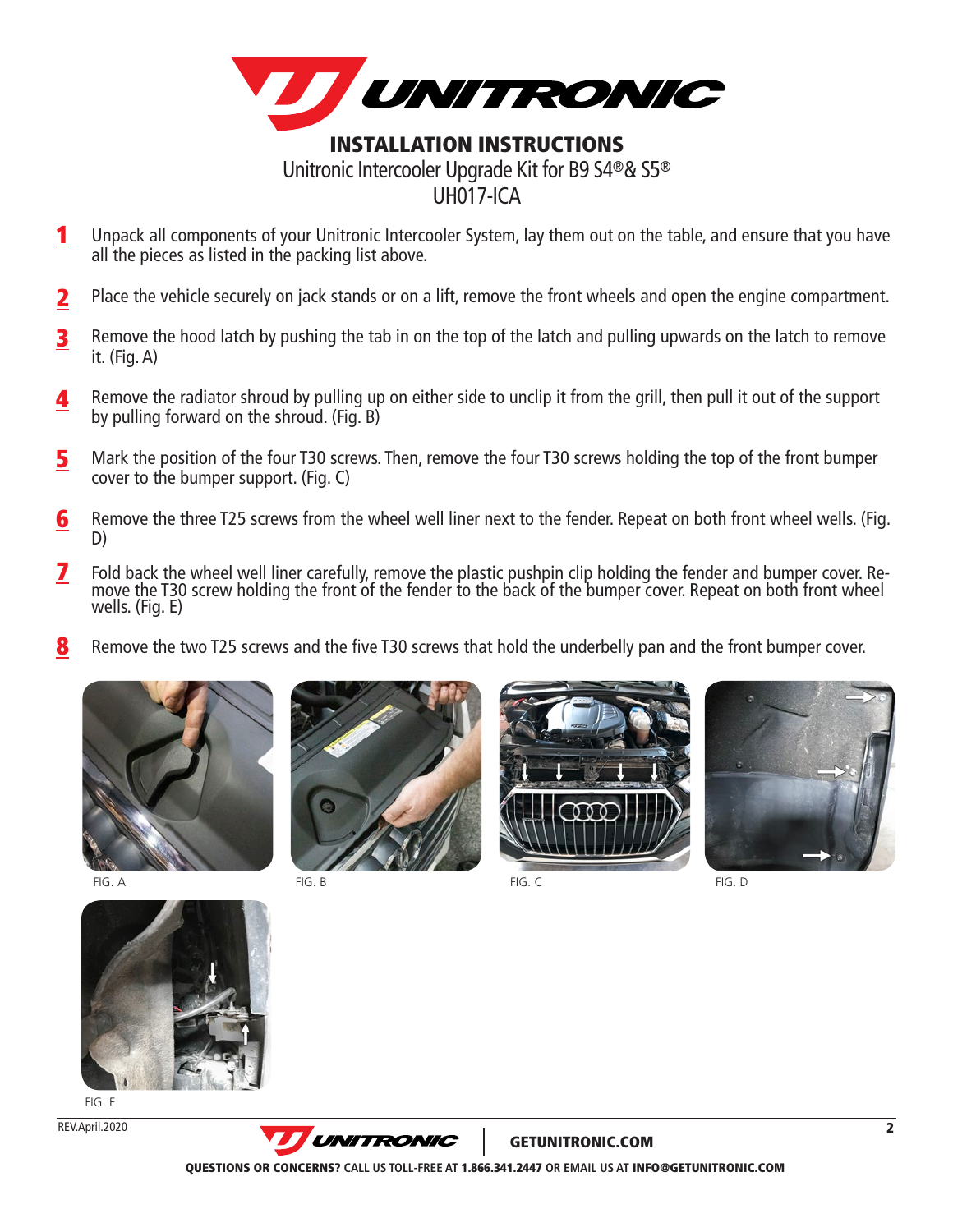

## INSTALLATION INSTRUCTIONS Unitronic Intercooler Upgrade Kit for B9 S4®& S5® UH017-ICA

- Pull bumper cover away from the side of the front fenders. Repeat on both sides. (Fig. F) 9
- **10** Partially pull and lift the bumper cover away from the front of the car.
- 11 Disconnect the electrical connectors (ACC radar sensors, park distance sensor) and pull the wiring harness off the mounting tabs.
- 12 Fully remove bumper cover.
- **13** Loosen the hose clamp of the intercooler and pull off the hose. Repeat on both sides. (Fig. G)
- **14** Remove the plastic air guide that runs up and down by pushing in the two tabs where the air guide connects to the radiator support, pull it forward, and then gently manipulate the air guide out of the car. Repeat on both sides. (Fig. H)
- **15** Squeeze the top and bottom of the release clip holding the intercooler, pull forward the top of the intercooler to release the intercooler. Repeat on both sides. (Fig. I)
- **16** Lift the intercooler to remove from the support and remove from the car.
- **17** Remove the outside air temperature sensor (OAT) and unclip the harness from the crash beam.
- **18** Remove the two T30 screws from the radiator support. (Fig. J)







GETUNITRONIC.COM

FIG. I



FIG. J

REV.April.2020



QUESTIONS OR CONCERNS? **CALL US TOLL-FREE AT** 1.866.341.2447 **OR EMAIL US AT** INFO@GETUNITRONIC.COM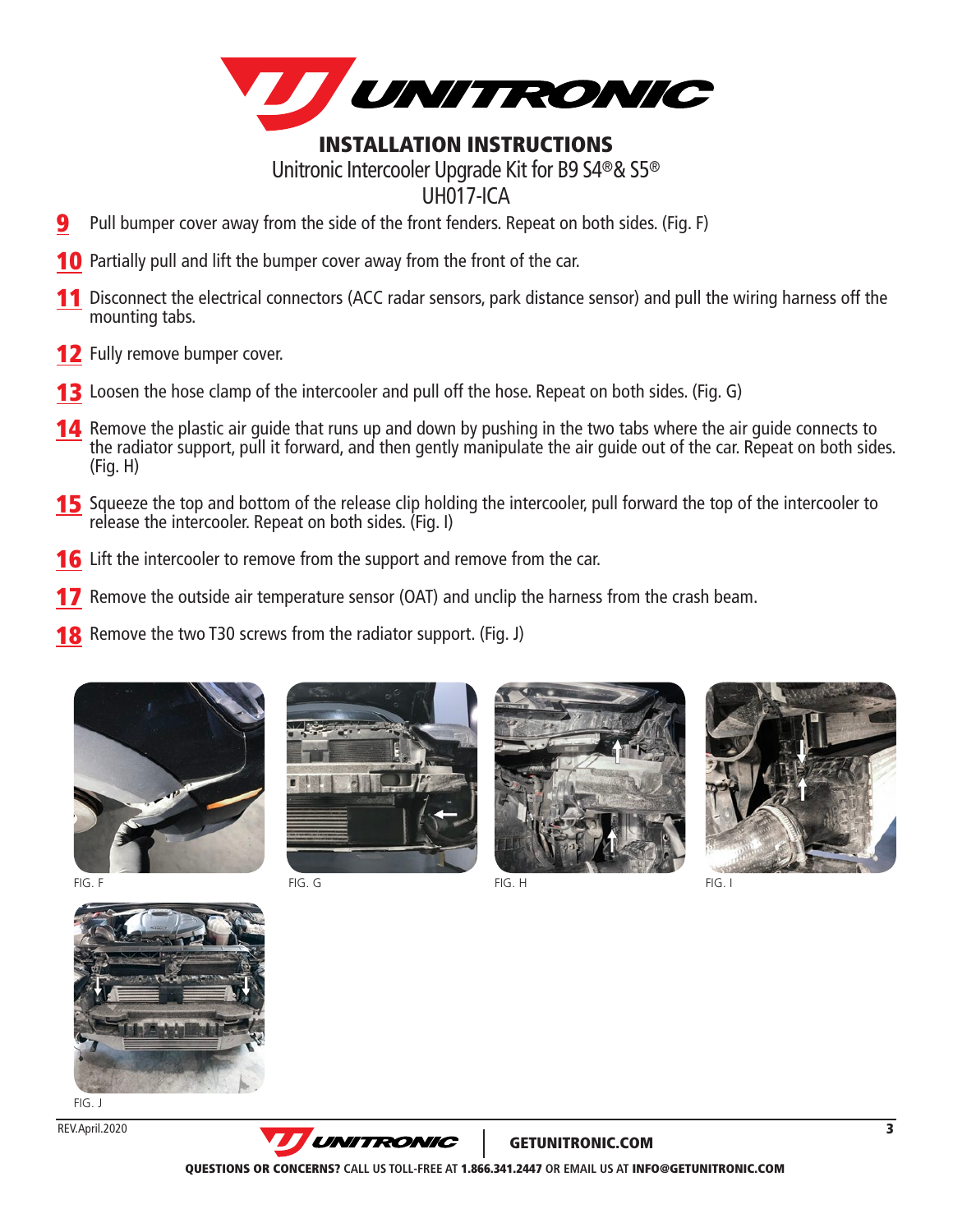

- 19 Maneuver the Unitronic intercooler to the left, behind the crash beam and above the lower bumper support. Then, bring the right side above the right lower bumper support. Seat the lower tabs of the Unitronic intercooler in the support tabs for the stock intercooler. (Fig. K)
- **20** Install the brackets provided with the intercooler, using the T30 screws to the radiator support. Hand tight prior to alignment. (Fig. L)
- 21 Install the four M5 screws and washers provided with the intercooler to secure the top from moving. Hand tight prior to alignment. (Fig. L)
- 22 Reinstall both plastic air guides, outside air temperature sensor (OAT) and clip the harness to the crash beam.
- 23 Align intercooler then tighten the two T30 screws and the four M5 screws (Fig. L)
- 24 Reinstall the hoses to the intercooler and tight the clamps. (Fig. M)
- 25 Reconnect the electrical connectors (ACC radar sensors, park distance sensor) and reinstall wiring harness in the mounting tabs.
- 26 Reinstall bumper cover and make sure the tabs on the top of the bumper slide into the slots on the top of the bumper support.
- 27 Snap bumper cover in the side of the front fenders. Repeat on both sides.
- 28 Fold back the wheel well liner carefully and reinstall the plastic pushpin clip holding the fender and bumper cover. Reinstall the T30 screw holding the front of the fender to the back of the bumper cover. Repeat on both front wheel wells.
- 29 Reinstall the three T25 screws of the wheel well liner next to the fender. Repeat on both front wheel wells.
- 30 Reinstall the two T25 screws and the five T30 screws that hold the underbelly pan and the front bumper cover.





REV.April.2020

GETUNITRONIC.COM

QUESTIONS OR CONCERNS? **CALL US TOLL-FREE AT** 1.866.341.2447 **OR EMAIL US AT** INFO@GETUNITRONIC.COM